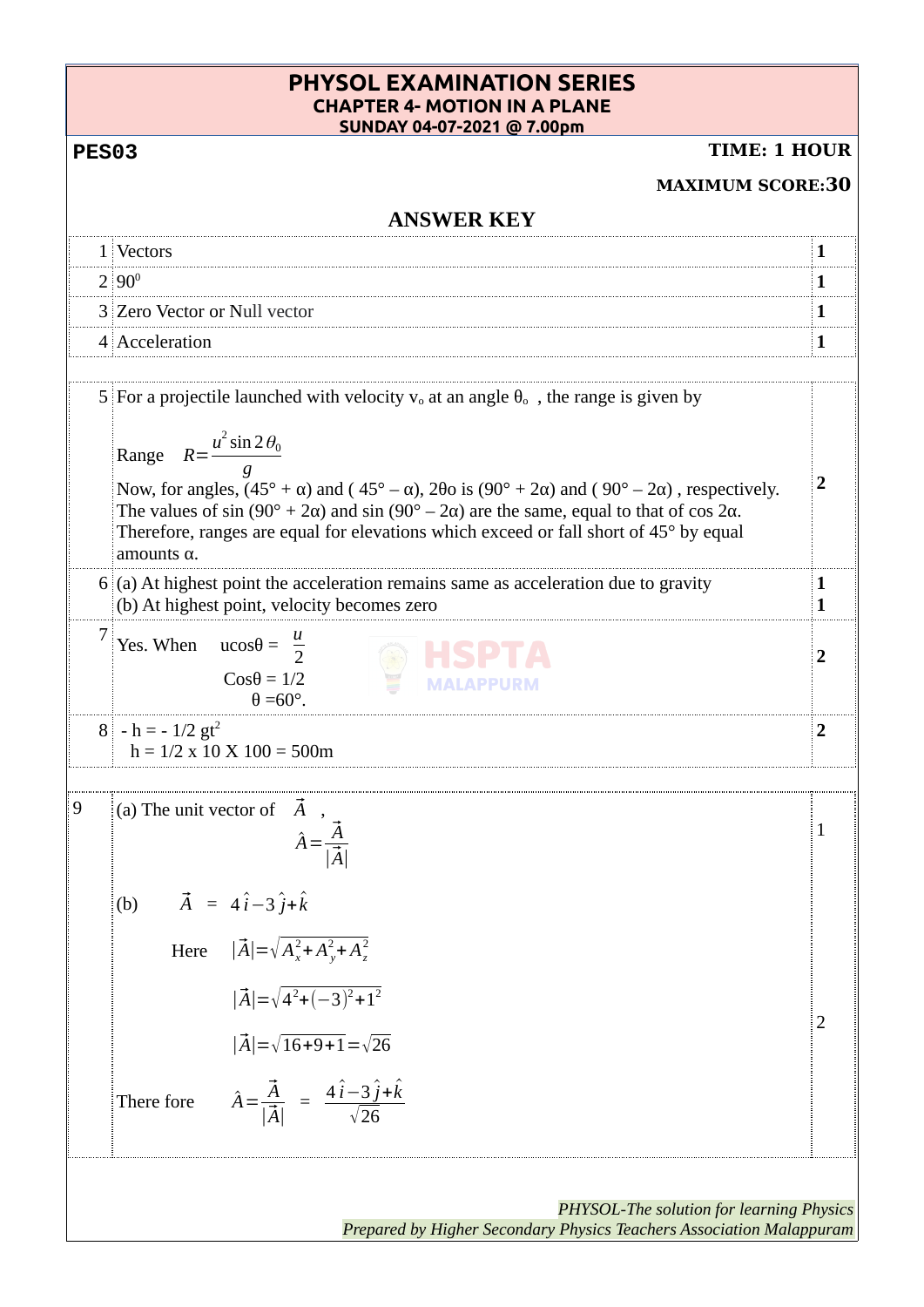

*Prepared by Higher Secondary Physics Teachers Association Malappuram*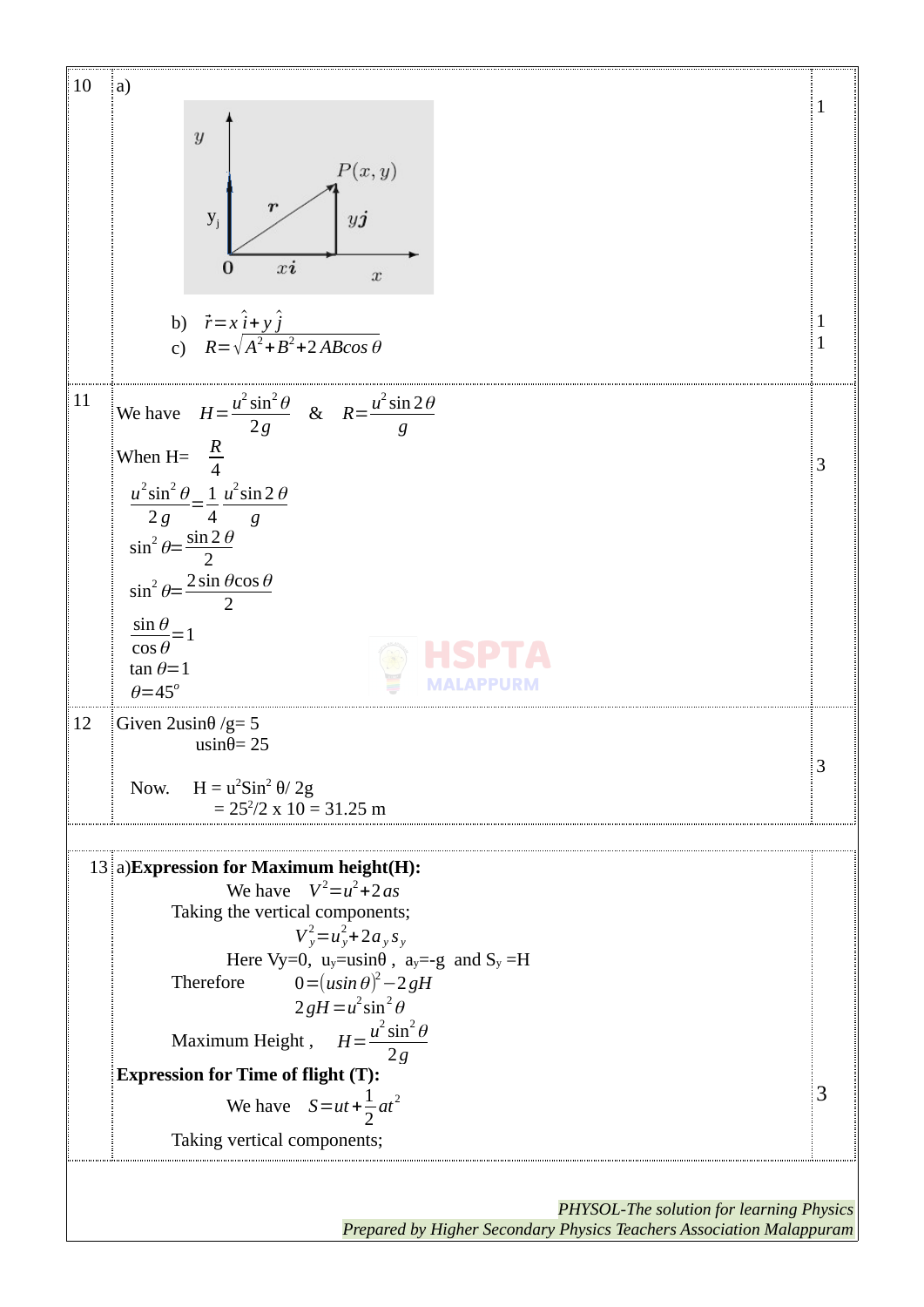$S_y = u_y t + \frac{1}{2}$  $rac{1}{2}a_yt^2$ Here  $S_y=0$ ,  $u_y=$ usin $\theta$ ,  $a_y=-g$  and  $t=T$ , time of flight. Therefore  $0= u \sin \theta T - \frac{1}{2}$  $g\,T^2$ 2 1  $g$   $T^2$   $=$   $us$   $in$   $\theta$   $T$ 2 1  $\frac{1}{2}$ g T = usin  $\theta$ Time of flight  $T = \frac{2 u \sin \theta}{2}$ *g* 1 b) For Maximum horizontal range, angle of projection  $\theta = 45^{\circ}$ . a) 14 1 b) **Expression for the Range of a Projectile(R):** The product of horizontal component of velocity and time of flight gives the range of a projectile. *R*=*u<sup>x</sup> x T*  $R = u \cos \theta x$ <sup>2</sup> *g*  $R = \frac{u^2}{2}$  $2 \sin \theta \cos \theta$ *g* Therefore Range,  $R = \frac{u^2}{2}$  $\sin 2\theta$ *g* 3 When  $\theta$ =45<sup>0</sup>, 2 $\theta$  =90<sup>0</sup>, then the range is maximum. ∴  $R_{\text{max}} = \frac{u^2}{a}$ *g* An athlete throws javelin at an angle of  $45^{\circ}$  to get maximum range. For a projectile the range will be same at an angle θ and (90-θ).( for example at 30<sup>0</sup> and 60<sup>0</sup>, the range will be same for a projectile). 10 Vertical distance in meters 8 60 6  $45^\circ$  $\overline{4}$  $30^\circ$  $\overline{c}$  $15$  $\mathbf 0$ 8 10 12 14 16 18 20  $\overline{2}$  $\overline{4}$ 6 Range in meters (horizontal distance)

> *PHYSOL-The solution for learning Physics Prepared by Higher Secondary Physics Teachers Association Malappuram*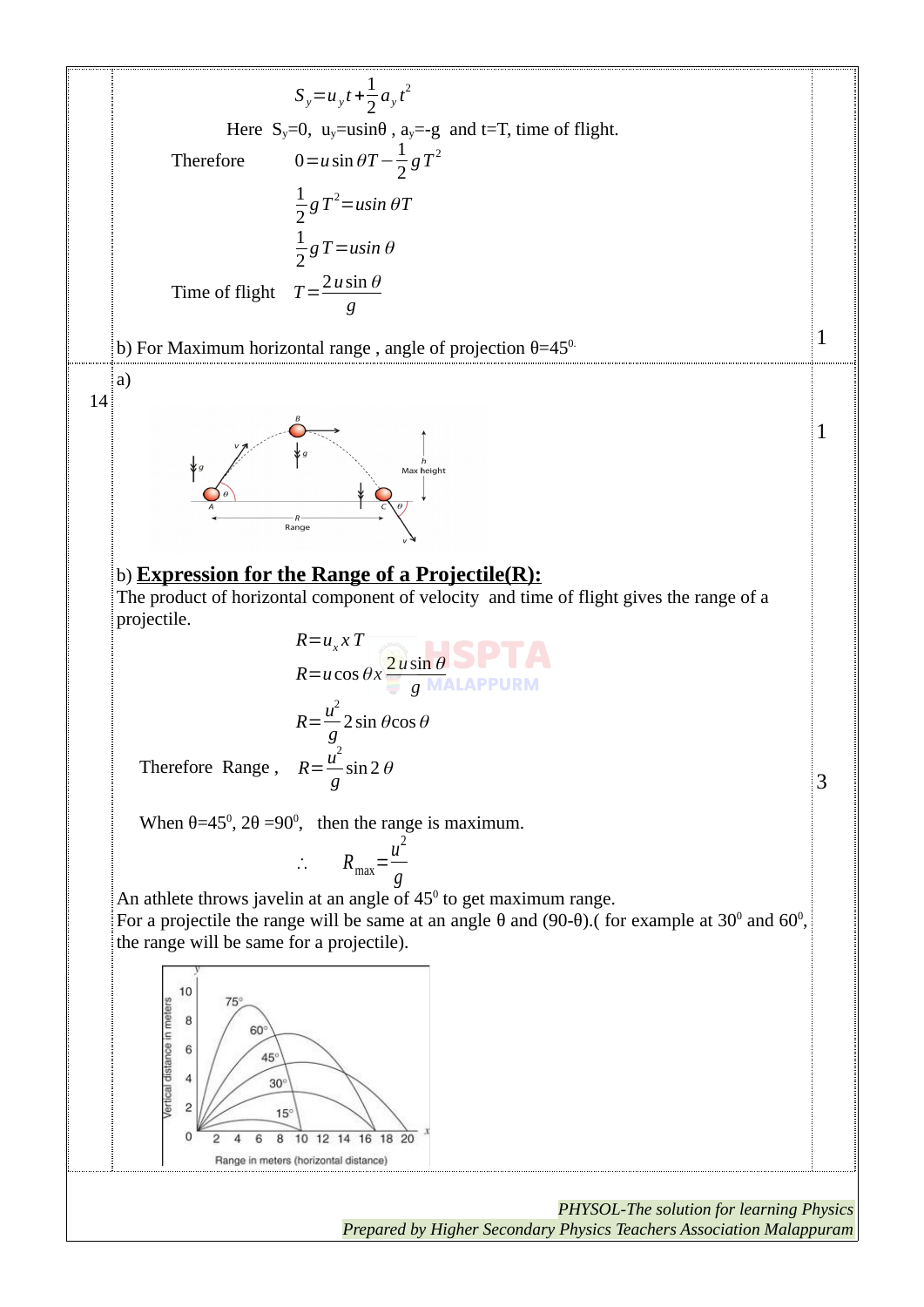

*PHYSOL-The solution for learning Physics Prepared by Higher Secondary Physics Teachers Association Malappuram*